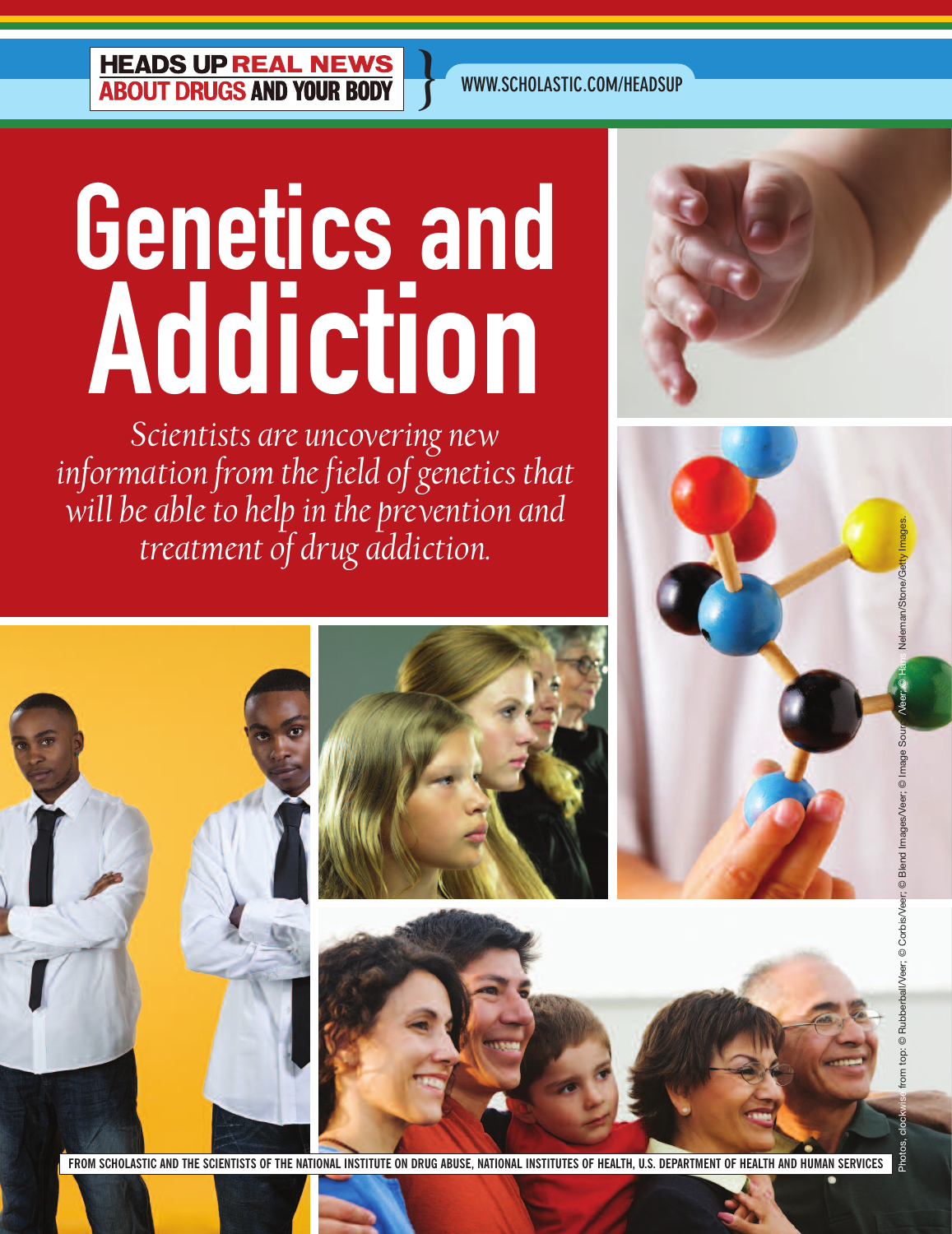J ohn Crawford has an identical twin. His 16-year-old brother, Keith, is his mirror image. John has brown hair, brown eyes, and a slightly crooked smile. So does Keith. John weighs about 160 pounds. Ditto for Keith. The brothers walk the same, talk the same—their friends tease them because they even bowl the same.

The reason, of course, is that identical twins share exactly the same **genes**, those tiny units of hereditary material (DNA) that carry instructions for forming all the cells in the body and directing their activity. Beyond their physical similarities, the brothers also share less-obvious traits. These range from harmless things such as food preferences—they both love hot chilies—to unseen vulnerabilities, such as a risk for heart disease, diabetes, and drug addiction.

You've probably heard that drug and alcohol abuse runs in families. But what exactly does that mean? John and Keith have a parent who struggles with alcoholism, so are they destined by genetics to face the same fate? The good news is that no single factor determines whether a person will become addicted to drugs. That's because genetics, biology, and environment all influence a person's risk for **drug addiction**, defined as a chronic yet treatable brain disease characterized by compulsive drug seeking and use.

So, while the saying may be that substance abuse "runs in the family," a whole list of other risk factors in addition to genes come into play to determine whether a person gets hooked. These include *biological* factors, such as genetics, one's age, or the presence of other diseases, as well as *environmental* factors, such as diet, stress, or peer pressure. Neither John nor Keith shares their parent's battle with addiction, but the twins know that their family genetics can increase their risk of addiction.

It may be hard to see how a tiny piece of DNA could influence the risk of becoming addicted. The fact is, however, that scientists have identified several genes that can do just that. In reality, every gene comes in different forms, or **variants**, and researchers have discovered that some of these variants can make people more likely to abuse marijuana, heroin, cocaine,

## WHO BECOMES ADDICTED?

These key factors are involved in the question of who becomes addicted to drugs:



BIOLOGY: The genes that someone is born with—in combination with environmental factors––account for about half of a person's risk for drug addiction. Other biological factors

include a person's gender, ethnic background, whether there are mental disorders present, and how each drug affects each person's unique biology.

Developmental stages also affect one's addiction vulnerability. Here, adolescents face a double challenge: One part is that the earlier that drug use begins, the more likely it is to progress to more serious abuse. The other part is that adolescents' brains are still developing in the areas that govern decision making, judgment, and self-control. Because of this, teens are especially prone to risktaking behaviors, including trying drugs.



ENVIRONMENT: Environmental factors can be broken down into two categories. "Risk factors" include those that make drug use more likely. Examples include lack of parental

supervision or chaotic home environments; substance abuse at home; associating with peers who use drugs; and even the availability and cost of drugs. "Protective factors" reduce the potential for drug use. Examples include parental monitoring and involvement; strong neighborhood, community, or school attachments; or strong family connections.

Assessing personal risk is a complex issue—and risk factors for one person may be quite different from those for another. However, eliminating risk factors, or increasing protective factors, are actions that can help keep you safe from drug abuse. •••